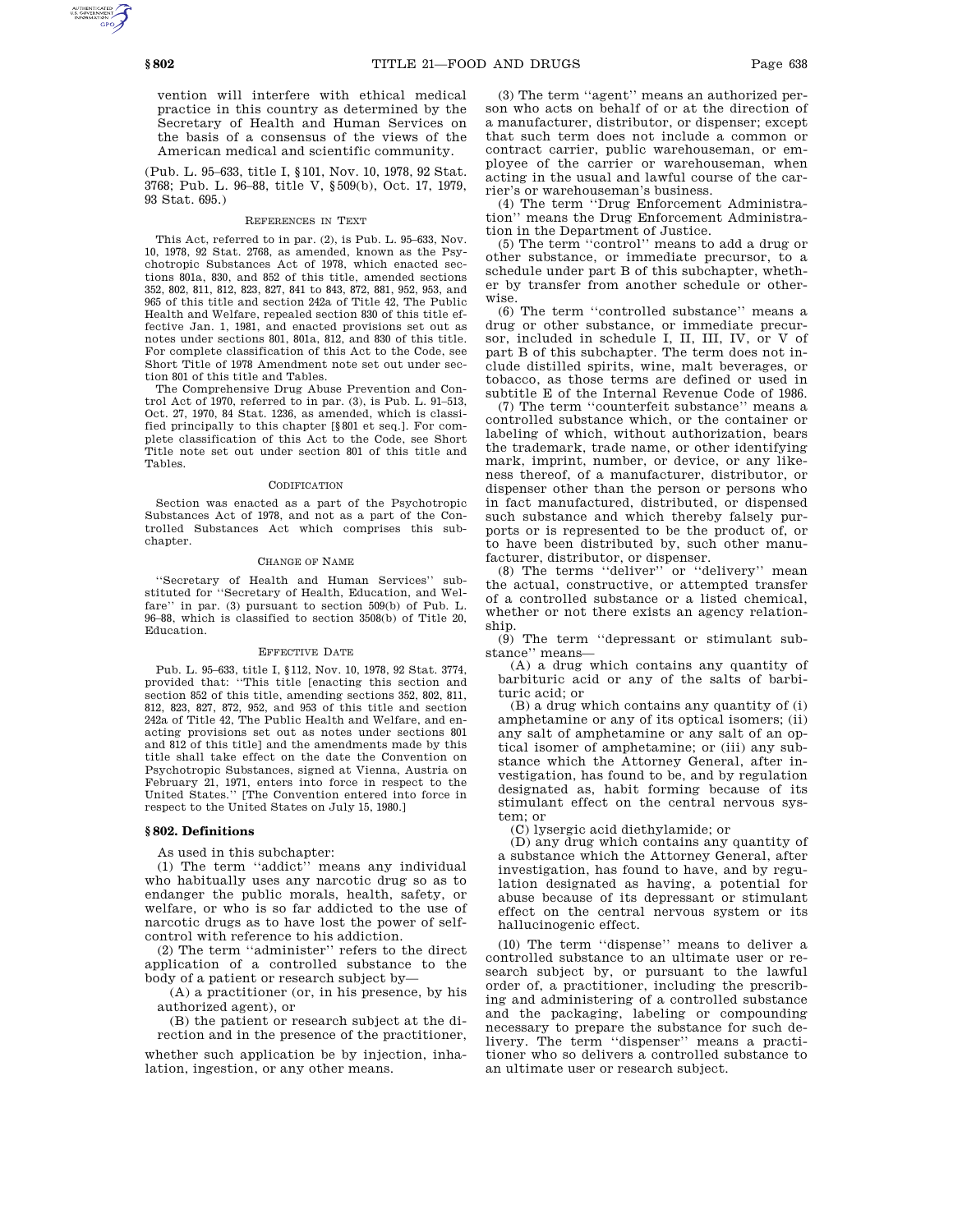(11) The term ''distribute'' means to deliver (other than by administering or dispensing) a controlled substance or a listed chemical. The term ''distributor'' means a person who so delivers a controlled substance or a listed chemical.

(12) The term ''drug'' has the meaning given that term by section  $321(g)(1)$  of this title.

(13) The term ''felony'' means any Federal or State offense classified by applicable Federal or State law as a felony.

(14) The term ''isomer'' means the optical isomer, except as used in schedule I(c) and schedule  $II(a)(4)$ . As used in schedule  $I(c)$ , the term "isomer'' means any optical, positional, or geometric isomer. As used in schedule II(a)(4), the term ''isomer'' means any optical or geometric isomer.

(15) The term ''manufacture'' means the production, preparation, propagation, compounding, or processing of a drug or other substance, either directly or indirectly or by extraction from substances of natural origin, or independently by means of chemical synthesis or by a combination of extraction and chemical synthesis, and includes any packaging or repackaging of such substance or labeling or relabeling of its container; except that such term does not include the preparation, compounding, packaging, or labeling of a drug or other substance in conformity with applicable State or local law by a practitioner as an incident to his administration or dispensing of such drug or substance in the course of his professional practice. The term "manufacturer" means a person who manufactures a drug or other substance.

(16) The term ''marihuana'' means all parts of the plant Cannabis sativa L., whether growing or not; the seeds thereof; the resin extracted from any part of such plant; and every compound, manufacture, salt, derivative, mixture, or preparation of such plant, its seeds or resin. Such term does not include the mature stalks of such plant, fiber produced from such stalks, oil or cake made from the seeds of such plant, any other compound, manufacture, salt, derivative, mixture, or preparation of such mature stalks (except the resin extracted therefrom), fiber, oil, or cake, or the sterilized seed of such plant which is incapable of germination.

(17) The term ''narcotic drug'' means any of the following whether produced directly or indirectly by extraction from substances of vegetable origin, or independently by means of chemical synthesis, or by a combination of extraction and chemical synthesis:

(A) Opium, opiates, derivatives of opium and opiates, including their isomers, esters, ethers, salts, and salts of isomers, esters, and ethers, whenever the existence of such isomers, esters, ethers, and salts is possible within the specific chemical designation. Such term does not include the isoquinoline alkaloids of opium.

(B) Poppy straw and concentrate of poppy straw.

(C) Coca leaves, except coca leaves and extracts of coca leaves from which cocaine, ecgonine, and derivatives of ecgonine or their salts have been removed.

(D) Cocaine, its salts, optical and geometric isomers, and salts of isomers.

(E) Ecgonine, its derivatives, their salts, isomers, and salts of isomers.

(F) Any compound, mixture, or preparation which contains any quantity of any of the substances referred to in subparagraphs (A) through (E).

(18) The term ''opiate'' or ''opioid'' means any drug or other substance having an addictionforming or addiction-sustaining liability similar to morphine or being capable of conversion into a drug having such addiction-forming or addiction-sustaining liability.

(19) The term ''opium poppy'' means the plant of the species Papaver somniferum L., except the seed thereof.

(20) The term ''poppy straw'' means all parts, except the seeds, of the opium poppy, after mowing.

(21) The term ''practitioner'' means a physician, dentist, veterinarian, scientific investigator, pharmacy, hospital, or other person licensed, registered, or otherwise permitted, by the United States or the jurisdiction in which he practices or does research, to distribute, dispense, conduct research with respect to, administer, or use in teaching or chemical analysis, a controlled substance in the course of professional practice or research.

(22) The term ''production'' includes the manufacture, planting, cultivation, growing, or harvesting of a controlled substance.

(23) The term ''immediate precursor'' means a substance—

(A) which the Attorney General has found to be and by regulation designated as being the principal compound used, or produced primarily for use, in the manufacture of a controlled substance;

(B) which is an immediate chemical intermediary used or likely to be used in the manufacture of such controlled substance; and

(C) the control of which is necessary to prevent, curtail, or limit the manufacture of such controlled substance.

(24) The term ''Secretary'', unless the context otherwise indicates, means the Secretary of Health and Human Services.

(25) The term ''serious bodily injury'' means bodily injury which involves—

(A) a substantial risk of death;

(B) protracted and obvious disfigurement; or

(C) protracted loss or impairment of the function of a bodily member, organ, or mental faculty.

(26) The term ''State'' means a State of the United States, the District of Columbia, and any commonwealth, territory, or possession of the United States.

(27) The term ''ultimate user'' means a person who has lawfully obtained, and who possesses, a controlled substance for his own use or for the use of a member of his household or for an animal owned by him or by a member of his household.

(28) The term ''United States'', when used in a geographic sense, means all places and waters, continental or insular, subject to the jurisdiction of the United States.

(29) The term ''maintenance treatment'' means the dispensing, for a period in excess of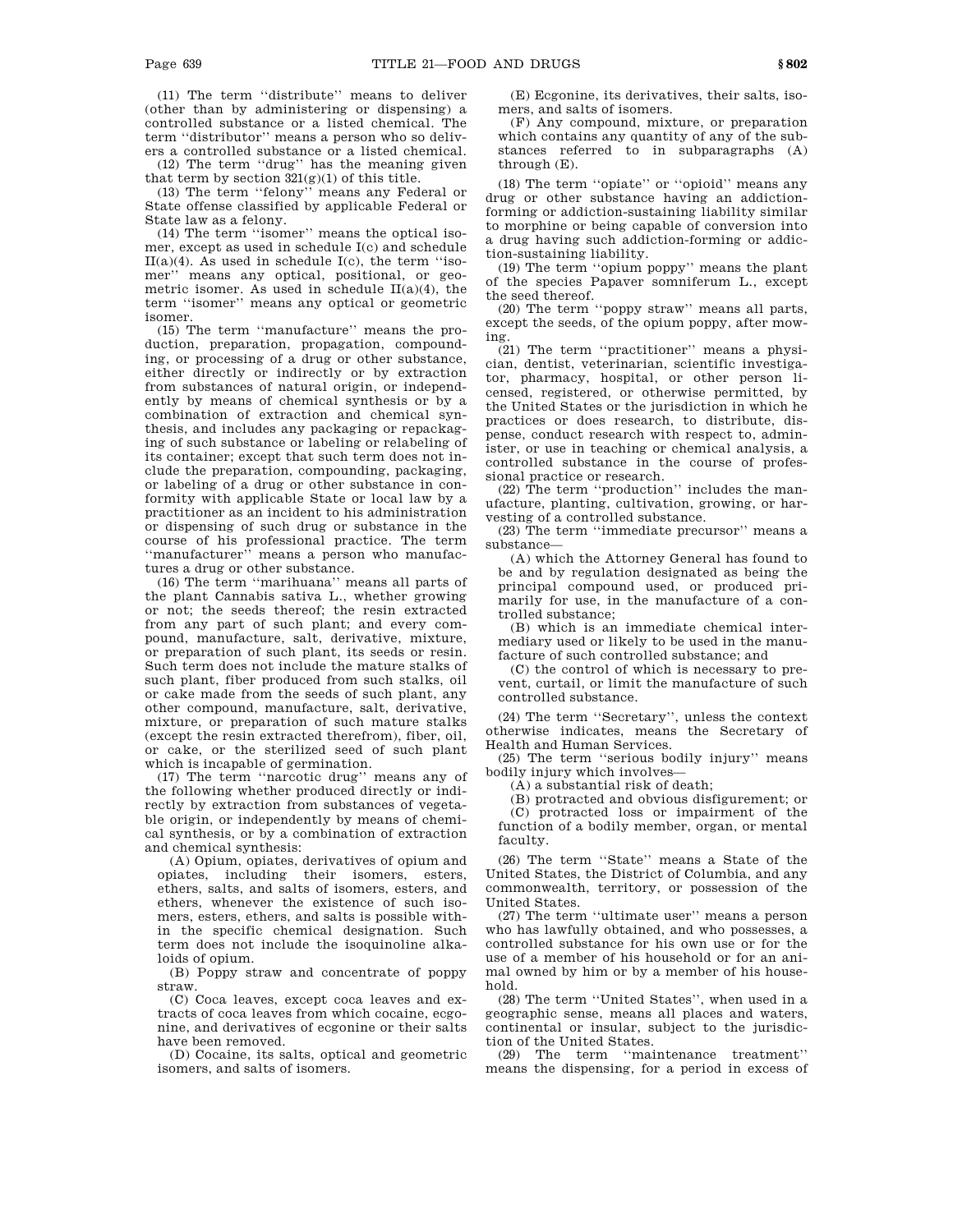twenty-one days, of a narcotic drug in the treatment of an individual for dependence upon heroin or other morphine-like drugs.

(30) The term ''detoxification treatment'' means the dispensing, for a period not in excess of one hundred and eighty days, of a narcotic drug in decreasing doses to an individual in order to alleviate adverse physiological or psychological effects incident to withdrawal from the continuous or sustained use of a narcotic drug and as a method of bringing the individual to a narcotic drug-free state within such period.

(31) The term ''Convention on Psychotropic Substances'' means the Convention on Psychotropic Substances signed at Vienna, Austria, on February 21, 1971; and the term ''Single Convention on Narcotic Drugs'' means the Single Convention on Narcotic Drugs signed at New York, New York, on March 30, 1961.

(32)(A) Except as provided in subparagraph (C), the term ''controlled substance analogue'' means a substance—

(i) the chemical structure of which is substantially similar to the chemical structure of a controlled substance in schedule I or II;

(ii) which has a stimulant, depressant, or hallucinogenic effect on the central nervous system that is substantially similar to or greater than the stimulant, depressant, or hallucinogenic effect on the central nervous system of a controlled substance in schedule I or II; or

(iii) with respect to a particular person, which such person represents or intends to have a stimulant, depressant, or hallucinogenic effect on the central nervous system that is substantially similar to or greater than the stimulant, depressant, or hallucinogenic effect on the central nervous system of a controlled substance in schedule I or II.

(B) The designation of gamma butyrolactone or any other chemical as a listed chemical pursuant to paragraph (34) or (35) does not preclude a finding pursuant to subparagraph (A) of this paragraph that the chemical is a controlled substance analogue.

(C) Such term does not include—

(i) a controlled substance;

(ii) any substance for which there is an approved new drug application;

(iii) with respect to a particular person any substance, if an exemption is in effect for investigational use, for that person, under section 355 of this title to the extent conduct with respect to such substance is pursuant to such exemption; or

(iv) any substance to the extent not intended for human consumption before such an exemption takes effect with respect to that substance.

(33) The term ''listed chemical'' means any list I chemical or any list II chemical.

(34) The term ''list I chemical'' means a chemical specified by regulation of the Attorney General as a chemical that is used in manufacturing a controlled substance in violation of this subchapter and is important to the manufacture of the controlled substances, and such term includes (until otherwise specified by regulation of the Attorney General, as considered appropriate

by the Attorney General or upon petition to the Attorney General by any person) the following:

(A) Anthranilic acid, its esters, and its salts. (B) Benzyl cyanide.

(C) Ephedrine, its salts, optical isomers, and salts of optical isomers.

(D) Ergonovine and its salts.

(E) Ergotamine and its salts.

(F) N-Acetylanthranilic acid, its esters, and its salts.

(G) Norpseudoephedrine, its salts, optical isomers, and salts of optical isomers.

(H) Phenylacetic acid, its esters, and its salts.

(I) Phenylpropanolamine, its salts, optical isomers, and salts of optical isomers.

(J) Piperidine and its salts.

(K) Pseudoephedrine, its salts, optical isomers, and salts of optical isomers.

(L) 3,4-Methylenedioxyphenyl-2-propanone.

(M) Methylamine.

(N) Ethylamine.

(O) Propionic anhydride.

(P) Isosafrole.

(Q) Safrole.

(R) Piperonal.

(S) N-Methylephedrine.

(T) N-methylpseudoephedrine.

(U) Hydriodic acid.

(V) Benzaldehyde.

(W) Nitroethane.

(X) Gamma butyrolactone.

(Y) Any salt, optical isomer, or salt of an optical isomer of the chemicals listed in subparagraphs (M) through (U) of this paragraph.

(35) The term ''list II chemical'' means a chemical (other than a list I chemical) specified by regulation of the Attorney General as a chemical that is used in manufacturing a controlled substance in violation of this subchapter, and such term includes (until otherwise specified by regulation of the Attorney General, as considered appropriate by the Attorney General or upon petition to the Attorney General by any person) the following chemicals:

(A) Acetic anhydride.

(B) Acetone.

(C) Benzyl chloride.

(D) Ethyl ether.

(E) Repealed. Pub. L. 101–647, title XXIII, §2301(b), Nov. 29, 1990, 104 Stat. 4858.

(F) Potassium permanganate.

(G) 2-Butanone (or Methyl Ethyl Ketone).

(H) Toluene.

(I) Iodine.

(J) Hydrochloric gas.

(36) The term ''regular customer'' means, with respect to a regulated person, a customer with whom the regulated person has an established business relationship that is reported to the Attorney General.

(37) The term ''regular importer'' means, with respect to a listed chemical, a person that has an established record as an importer of that listed chemical that is reported to the Attorney General.

(38) The term ''regulated person'' means a person who manufactures, distributes, imports, or exports a listed chemical, a tableting machine, or an encapsulating machine or who acts as a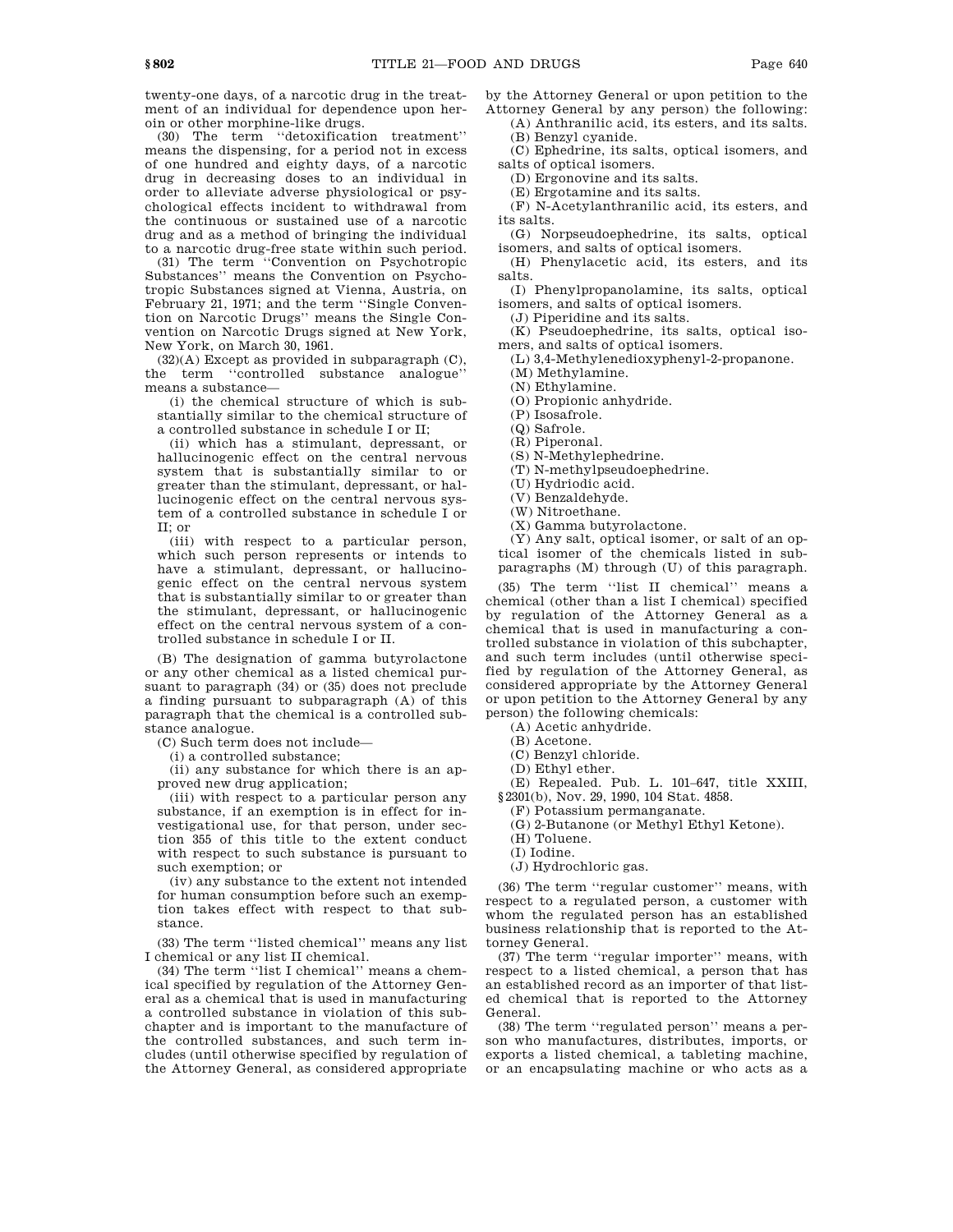broker or trader for an international transaction involving a listed chemical, a tableting machine, or an encapsulating machine.<br>(39) The term "regulated tra

"regulated transaction" means—

(A) a distribution, receipt, sale, importation, or exportation of, or an international transaction involving shipment of, a listed chemical, or if the Attorney General establishes a threshold amount for a specific listed chemical, a threshold amount, including a cumulative threshold amount for multiple transactions (as determined by the Attorney General, in consultation with the chemical industry and taking into consideration the quantities normally used for lawful purposes), of a listed chemical, except that such term does not include—

(i) a domestic lawful distribution in the usual course of business between agents or employees of a single regulated person;

(ii) a delivery of a listed chemical to or by a common or contract carrier for carriage in the lawful and usual course of the business of the common or contract carrier, or to or by a warehouseman for storage in the lawful and usual course of the business of the warehouseman, except that if the carriage or storage is in connection with the distribution, importation, or exportation of a listed chemical to a third person, this clause does not relieve a distributor, importer, or exporter from compliance with section 830 of this title;

(iii) any category of transaction or any category of transaction for a specific listed chemical or chemicals specified by regulation of the Attorney General as excluded from this definition as unnecessary for enforcement of this subchapter or subchapter II;

(iv) any transaction in a listed chemical that is contained in a drug that may be marketed or distributed lawfully in the United States under the Federal Food, Drug, and Cosmetic Act [21 U.S.C. 301 et seq.], subject to clause (v), unless—

(I) the Attorney General has determined under section 814 of this title that the drug or group of drugs is being diverted to obtain the listed chemical for use in the illicit production of a controlled substance; and

(II) the quantity of the listed chemical contained in the drug included in the transaction or multiple transactions equals or exceeds the threshold established for that chemical by the Attorney General;

(v) any transaction in a scheduled listed chemical product that is a sale at retail by a regulated seller or a distributor required to submit reports under section 830(b)(3) of this title; or

(vi) any transaction in a chemical mixture which the Attorney General has by regulation designated as exempt from the application of this subchapter and subchapter II based on a finding that the mixture is formulated in such a way that it cannot be easily used in the illicit production of a controlled substance and that the listed chemical or chemicals contained in the mixture cannot be readily recovered; and

(B) a distribution, importation, or exportation of a tableting machine or encapsulating machine.

(40) The term ''chemical mixture'' means a combination of two or more chemical substances, at least one of which is not a list I chemical or a list II chemical, except that such term does not include any combination of a list I chemical or a list II chemical with another chemical that is present solely as an impurity.

(41)(A) The term ''anabolic steroid'' means any drug or hormonal substance, chemically and pharmacologically related to testosterone (other than estrogens, progestins, corticosteroids, and dehydroepiandrosterone), and includes—

(i) androstanediol—

(I) 3β,17β-dihydroxy-5α-androstane; and

(II) 3α,17β-dihydroxy-5α-androstane;

(ii) androstanedione (5α-androstan-3,17 dione);

(iii) androstenediol—

(I) 1-androstenediol (3β,17β-dihydroxy-5αandrost-1-ene);

(II) 1-androstenediol (3α,17β-dihydroxy-5αandrost-1-ene);

(III) 4-androstenediol (3β,17β-dihydroxyandrost-4-ene); and

(IV) 5-androstenediol (3β,17β-dihydroxyandrost-5-ene);

(iv) androstenedione—

(I) 1-androstenedione ([5α]-androst-1-en-3,17-dione);

(II) 4-androstenedione (androst-4-en-3,17 dione); and

(III) 5-androstenedione (androst-5-en-3,17 dione);

(v) bolasterone (7α,17α-dimethyl-17βhydroxyandrost-4-en-3-one);

(vi) boldenone (17β-hydroxyandrost-1,4,-

diene-3-one);<br>(vii) calusterone  $(7β, 17α$ -dimethyl-17βhydroxyandrost-4-en-3-one);

(viii) clostebol (4-chloro-17β-hydroxyandrost-4-en-3-one);

(ix) dehydrochloromethyltestosterone (4 chloro-17β-hydroxy-17α-methyl-androst-1,4 dien-3-one);

 $(x)$   $\Delta$ 1-dihydrotestosterone (a.k.a. "1-testosterone'') (17β-hydroxy-5α-androst-1-en-3-one);

(xi) 4-dihydrotestosterone (17β-hydroxyandrostan-3-one);

(xii) drostanolone (17β-hydroxy-2α-methyl-5α-androstan-3-one);

(xiii) ethylestrenol (17α-ethyl-17βhydroxyestr-4-ene);

(xiv) fluoxymesterone (9-fluoro-17α-methyl-

11β,17β-dihydroxyandrost-4-en-3-one); formebolone  $(2$ -formyl-17α-methyl-

11α,17β-dihydroxyandrost-1,4-dien-3-one);<br>(xvi) furazabol (17α-meth (xvi) furazabol (17α-methyl-17β-

hydroxyandrostano[2,3-c]-furazan);

(xvii) 13β-ethyl-17β-hydroxygon-4-en-3-one; 4-hydroxytestosterone dihydroxy-androst-4-en-3-one);

(xix) 4-hydroxy-19-nortestosterone (4,17βdihydroxy-estr-4-en-3-one);

(xx) mestanolone (17α-methyl-17β-hydroxy-5α-androstan-3-one);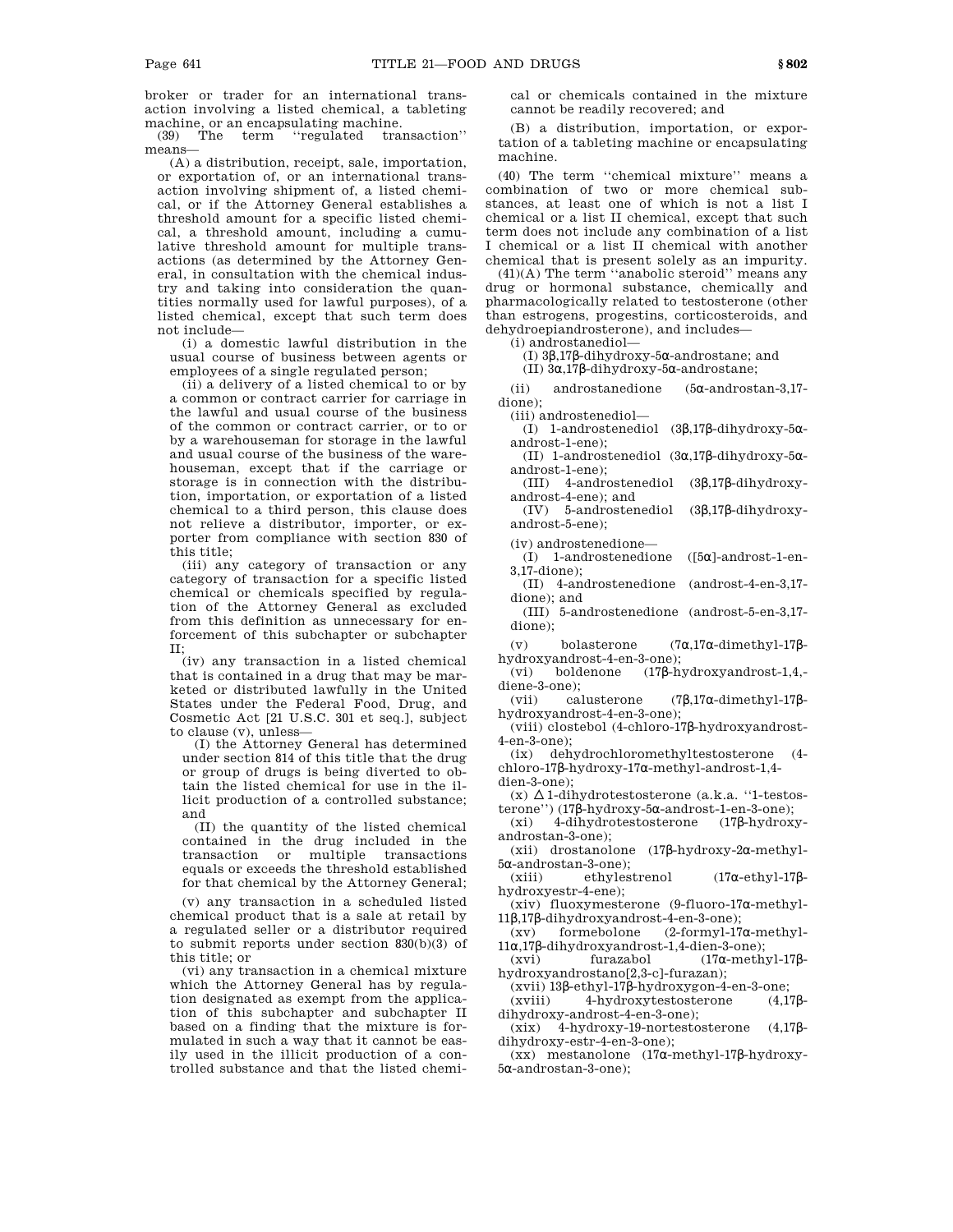(xxi) mesterolone (1α-methyl-17β-hydroxy- [5α]-androstan-3-one);

(xxii) methandienone (17α-methyl-17βhydroxyandrost-1,4-dien-3-one);

(xxiii) methandriol (17α-methyl-3β,17βdihydroxyandrost-5-ene);

(xxiv) methenolone (1-methyl-17β-hydroxy-5α-androst-1-en-3-one);

(xxv) 17α-methyl-3β, 17β-dihydroxy-5α-androstane;

(xxvi) 17α-methyl-3α,17β-dihydroxy-5α-androstane;<br>(xxvii)

17α-methyl-3β,17β-dihydroxyandrost-4-ene.

(xxviii) 17α-methyl-4-hydroxynandrolone (17α-methyl-4-hydroxy-17β-hydroxyestr-4-en-3 one);

(xxix) methyldienolone (17α-methyl-17β-

hydroxyestra-4,9(10)-dien-3-one); (xxx) methyltrienolone hydroxyestra-4,9-11-trien-3-one);

(xxxi) methyltestosterone (17α-methyl-17βhydroxyandrost-4-en-3-one);

(xxxii) mibolerone (7α,17α-dimethyl-17βhydroxyestr-4-en-3-one);

(xxxiii) 17α-methyl- $\Delta$  1-dihydrotestosterone (17β-hydroxy-17α-methyl-5α-androst-1-en-3-

one) (a.k.a. ''17-α-methyl-1-testosterone'');

(xxxiv) nandrolone (17β-hydroxyestr-4-en-3 one);

(xxxv) norandrostenediol—

(I) 19-nor-4-androstenediol (3β, 17βdihydroxyestr-4-ene);

(II) 19-nor-4-androstenediol (3α, 17βdihydroxyestr-4-ene);

(III) 19-nor-5-androstenediol (3β, 17βdihydroxyestr-5-ene); and<br>(IV) 19-nor-5-androste

(IV) 19-nor-5-androstenediol (3α, 17βdihydroxyestr-5-ene);

(xxxvi) norandrostenedione—

(I) 19-nor-4-androstenedione (estr-4-en-3,17 dione); and

(II) 19-nor-5-androstenedione (estr-5-en-3,17-dione;

(xxxvii) norbolethone (13β,17α-diethyl-17βhydroxygon-4-en-3-one);

(xxxviii) norclostebol (4-chloro-17βhydroxyestr-4-en-3-one);

(xxxix) norethandrolone (17α-ethyl-17βhydroxyestr-4-en-3-one);

(xl) normethandrolone (17α-methyl-17βhydroxyestr-4-en-3-one);

(xli) oxandrolone (17α-methyl-17β-hydroxy-2 oxa-[5α]-androstan-3-one);

(xlii) oxymesterone (17α-methyl-4,17βdihydroxyandrost-4-en-3-one);

(xliii) oxymetholone (17α-methyl-2 hydroxymethylene-17β-hydroxy-[5α] androstan-3-one);

(xliv) stanozolol (17α-methyl-17β-hydroxy- [5α]-androst-2-eno[3,2-c]-pyrazole);

(xlv) stenbolone (17β-hydroxy-2-methyl-[5α] androst-1-en-3-one);

(xlvi) testolactone (13-hydroxy-3-oxo-13,17 secoandrosta-1,4-dien-17-oic acid lactone);

(xlvii) testosterone (17β-hydroxyandrost-4 en-3-one);

(xlviii) tetrahydrogestrinone  $(13\beta, 17\alpha$ diethyl-17β-hydroxygon-4,9,11-trien-3-one);

(xlix) trenbolone (17β-hydroxyestr-4,9,11 trien-3-one);

(l) 5α-Androstan-3,6,17-trione;

(li) 6-bromo-androstan-3,17-dione;

(lii) 6-bromo-androsta-1,4-diene-3,17-dione;

(liii) 4-chloro-17α-methyl-androsta-1,4-diene-3,17β-diol;

(liv) 4-chloro-17α-methyl-androst-4-ene-3β,17β-diol;

(lv) 4-chloro-17α-methyl-17β-hydroxyandrost-4-en-3-one;

(lvi) 4-chloro-17α-methyl-17β-hydroxyandrost-4-ene-3,11-dione;

(lvii) 4-chloro-17α-methyl-androsta-1,4-diene-3,17β-diol;

(lviii) 2α,17α-dimethyl-17β-hydroxy-5αandrostan-3-one;

(lix) 2α,17α-dimethyl-17β-hydroxy-5βandrostan-3-one;

(lx) 2α,3α-epithio-17α-methyl-5α-androstan-17β-ol;

(lxi) [3,2-c]-furazan-5α-androstan-17β-ol;

(lxii) 3β-hydroxy-estra-4,9,11-trien-17-one;

(lxiii) 17α-methyl-androst-2-ene-3,17β-diol;

(lxiv) 17α-methyl-androsta-1,4-diene-3,17βdiol;

(lxv) Estra-4,9,11-triene-3,17-dione;

(lxvi) 18a-Homo-3-hydroxy-estra-2,5(10)-dien-17-one;

(lxvii) 6α-Methyl-androst-4-ene-3,17-dione;

(lxviii) 17α-Methyl-androstan-3 hydroxyimine-17β-ol;

(lxix) 17α-Methyl-5α-androstan-17β-ol;

(lxx) 17β-Hydroxy-androstano[2,3-d]isoxazole; 17β-Hydroxy-androstano[3,2-

c]isoxazole; 4-Hydroxy-androst-4-ene-3,17-

dione[3,2-c]pyrazole-5α-androstan-17β-ol;

(lxxiii) [3,2-c]pyrazole-androst-4-en-17β-ol; (lxxiv) [3,2-c]pyrazole-5α-androstan-17β-ol; and

(lxxv) any salt, ester, or ether of a drug or substance described in this paragraph.

The substances excluded under this subparagraph may at any time be scheduled by the Attorney General in accordance with the authority and requirements of subsections (a) through (c) of section 811 of this title.

(B)(i) Except as provided in clause (ii), such term does not include an anabolic steroid which is expressly intended for administration through implants to cattle or other nonhuman species and which has been approved by the Secretary of Health and Human Services for such administration.

(ii) If any person prescribes, dispenses, or distributes such steroid for human use, such person shall be considered to have prescribed, dispensed, or distributed an anabolic steroid within the meaning of subparagraph (A).

(C)(i) Subject to clause (ii), a drug or hormonal substance (other than estrogens, progestins, corticosteroids, and dehydroepiandrosterone) that is not listed in subparagraph (A) and is derived from, or has a chemical structure substantially similar to, 1 or more anabolic steroids listed in subparagraph (A) shall be considered to be an anabolic steroid for purposes of this chapter if—

(I) the drug or substance has been created or manufactured with the intent of producing a drug or other substance that either—

(aa) promotes muscle growth; or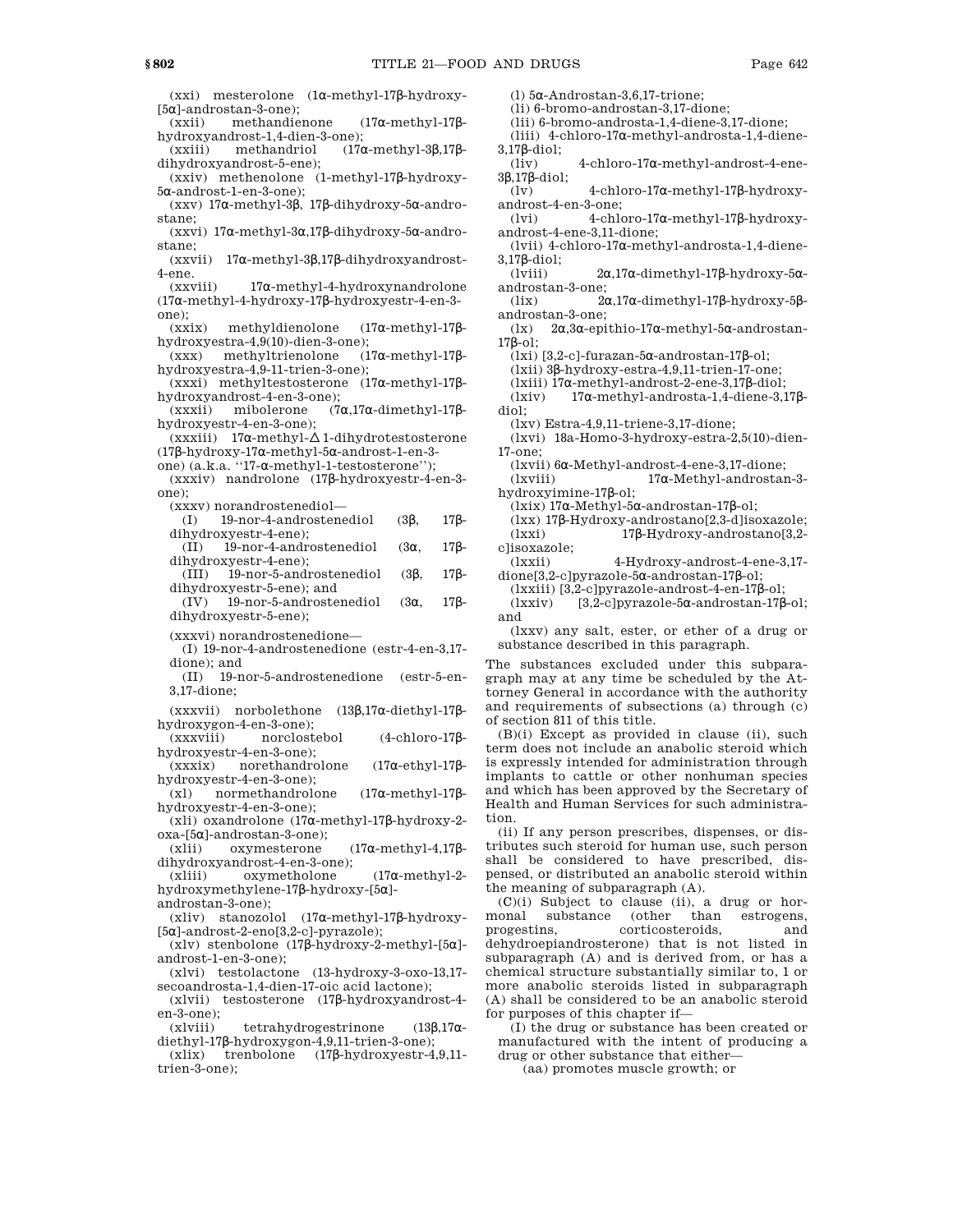(bb) otherwise causes a pharmacological effect similar to that of testosterone; or

(II) the drug or substance has been, or is intended to be, marketed or otherwise promoted in any manner suggesting that consuming it will promote muscle growth or any other pharmacological effect similar to that of testosterone.

(ii) A substance shall not be considered to be a drug or hormonal substance for purposes of this subparagraph if it—

 $(I)$  is-

(aa) an herb or other botanical;

(bb) a concentrate, metabolite, or extract of, or a constituent isolated directly from, an herb or other botanical; or

(cc) a combination of 2 or more substances described in item (aa) or (bb);

(II) is a dietary ingredient for purposes of the Federal Food, Drug, and Cosmetic Act (21 U.S.C. 301 et seq.); and

(III) is not anabolic or androgenic.

(iii) In accordance with section 885(a) of this title, any person claiming the benefit of an exemption or exception under clause (ii) shall bear the burden of going forward with the evidence with respect to such exemption or exception.

(42) The term ''international transaction'' means a transaction involving the shipment of a listed chemical across an international border (other than a United States border) in which a broker or trader located in the United States participates.

(43) The terms ''broker'' and ''trader'' mean a person that assists in arranging an international transaction in a listed chemical by—

(A) negotiating contracts;

(B) serving as an agent or intermediary; or

(C) bringing together a buyer and seller, a buyer and transporter, or a seller and transporter.

(44) The term ''felony drug offense'' means an offense that is punishable by imprisonment for more than one year under any law of the United States or of a State or foreign country that prohibits or restricts conduct relating to narcotic drugs, marihuana, anabolic steroids, or depressant or stimulant substances.

(45)(A) The term ''scheduled listed chemical product<sup>'</sup>' means, subject to subparagraph (B), a product that—

(i) contains ephedrine, pseudoephedrine, or phenylpropanolamine; and

(ii) may be marketed or distributed lawfully in the United States under the Federal, Food, Drug, and Cosmetic Act [21 U.S.C. 301 et seq.] as a nonprescription drug.

Each reference in clause (i) to ephedrine, pseudoephedrine, or phenylpropanolamine includes each of the salts, optical isomers, and salts of optical isomers of such chemical.

(B) Such term does not include a product described in subparagraph (A) if the product contains a chemical specified in such subparagraph that the Attorney General has under section 811(a) of this title added to any of the schedules under section 812(c) of this title. In the absence of such scheduling by the Attorney General, a chemical specified in such subparagraph may not be considered to be a controlled substance.

(46) The term ''regulated seller'' means a retail distributor (including a pharmacy or a mobile retail vendor), except that such term does not include an employee or agent of such distributor.

(47) The term ''mobile retail vendor'' means a person or entity that makes sales at retail from a stand that is intended to be temporary, or is capable of being moved from one location to another, whether the stand is located within or on the premises of a fixed facility (such as a kiosk at a shopping center or an airport) or whether the stand is located on unimproved real estate (such as a lot or field leased for retail purposes).

(48) The term ''at retail'', with respect to the sale or purchase of a scheduled listed chemical product, means a sale or purchase for personal use, respectively.

(49)(A) The term ''retail distributor'' means a grocery store, general merchandise store, drug store, or other entity or person whose activities as a distributor relating to ephedrine, pseudoephedrine, or phenylpropanolamine products are limited almost exclusively to sales for personal use, both in number of sales and volume of sales, either directly to walk-in customers or in faceto-face transactions by direct sales.

(B) For purposes of this paragraph, entities are defined by reference to the Standard Industrial Classification (SIC) code, as follows:

(i) A grocery store is an entity within SIC code 5411.

(ii) A general merchandise store is an entity within SIC codes 5300 through 5399 and 5499.

(iii) A drug store is an entity within SIC code 5912.

(50) The term ''Internet'' means collectively the myriad of computer and telecommunications facilities, including equipment and operating software, which comprise the interconnected worldwide network of networks that employ the Transmission Control Protocol/Internet Protocol, or any predecessor or successor protocol to such protocol, to communicate information of all kinds by wire or radio.

(51) The term ''deliver, distribute, or dispense by means of the Internet'' refers, respectively, to any delivery, distribution, or dispensing of a controlled substance that is caused or facilitated by means of the Internet.

(52) The term "online pharmacy"

(A) means a person, entity, or Internet site, whether in the United States or abroad, that knowingly or intentionally delivers, distributes, or dispenses, or offers or attempts to deliver, distribute, or dispense, a controlled substance by means of the Internet; and

(B) does not include—

(i) manufacturers or distributors registered under subsection  $(a)$ ,  $(b)$ ,  $(d)$ , or  $(e)$  of section 823 of this title who do not dispense controlled substances to an unregistered individual or entity;

(ii) nonpharmacy practitioners who are registered under section 823(f) of this title and whose activities are authorized by that registration;

(iii) any hospital or other medical facility that is operated by an agency of the United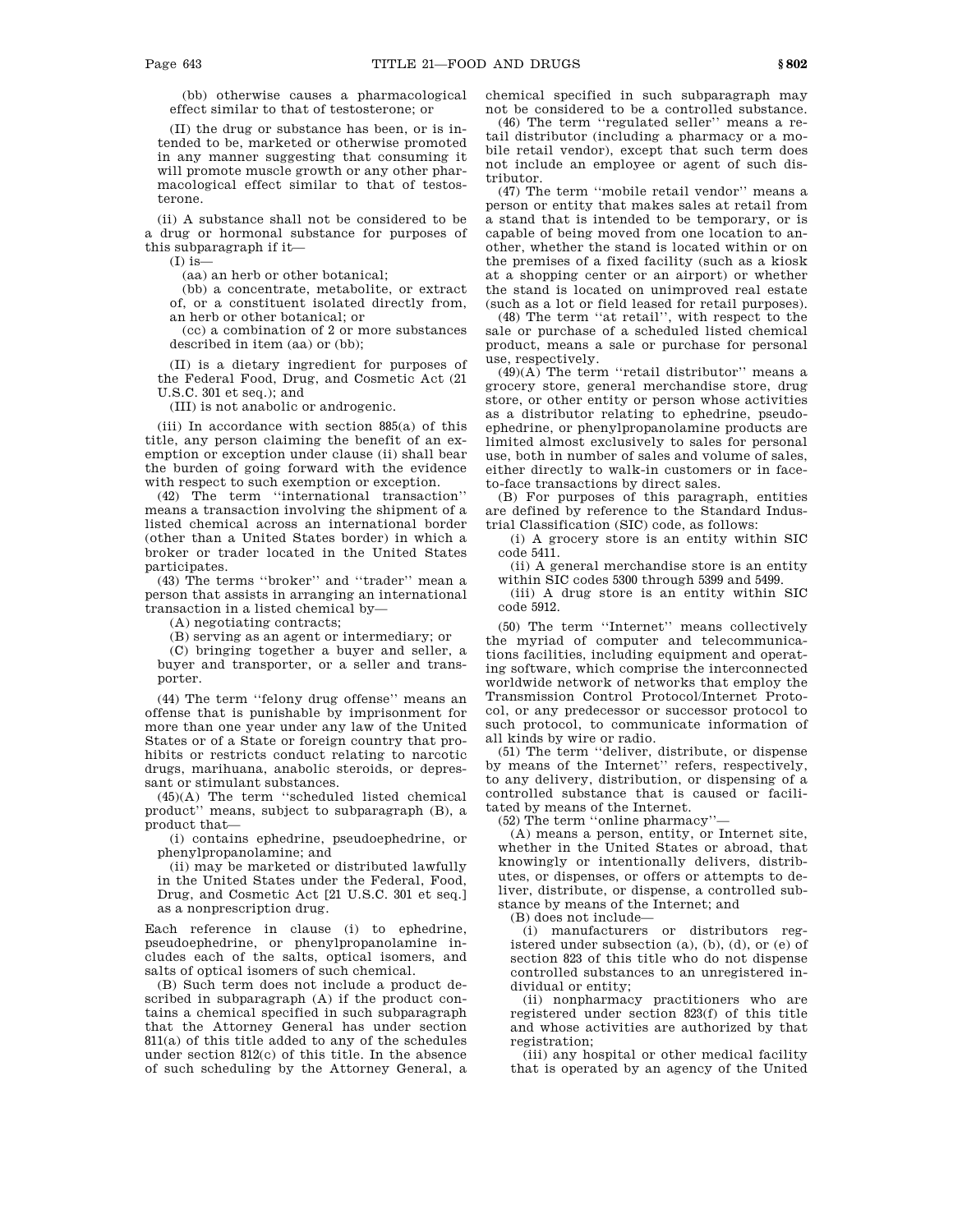States (including the Armed Forces), provided such hospital or other facility is registered under section 823(f) of this title;

(iv) a health care facility owned or operated by an Indian tribe or tribal organization, only to the extent such facility is carrying out a contract or compact under the Indian Self-Determination and Education Assistance Act [25 U.S.C. 5301 et seq.];

(v) any agent or employee of any hospital or facility referred to in clause (iii) or (iv), provided such agent or employee is lawfully acting in the usual course of business or employment, and within the scope of the official duties of such agent or employee, with such hospital or facility, and, with respect to agents or employees of health care facilities specified in clause (iv), only to the extent such individuals are furnishing services pursuant to the contracts or compacts described in such clause;

(vi) mere advertisements that do not attempt to facilitate an actual transaction involving a controlled substance;

(vii) a person, entity, or Internet site that is not in the United States and does not facilitate the delivery, distribution, or dispensing of a controlled substance by means of the Internet to any person in the United States;

(viii) a pharmacy registered under section 823(f) of this title whose dispensing of controlled substances via the Internet consists solely of—

(I) refilling prescriptions for controlled substances in schedule III, IV, or V, as defined in paragraph (55); or

(II) filling new prescriptions for controlled substances in schedule III, IV, or V, as defined in paragraph (56); or

(ix) any other persons for whom the Attorney General and the Secretary have jointly, by regulation, found it to be consistent with effective controls against diversion and otherwise consistent with the public health and safety to exempt from the definition of an ''online pharmacy''.

(53) The term ''homepage'' means the opening or main page or screen of the website of an online pharmacy that is viewable on the Internet.

(54) The term ''practice of telemedicine'' means, for purposes of this subchapter, the practice of medicine in accordance with applicable Federal and State laws by a practitioner (other than a pharmacist) who is at a location remote from the patient and is communicating with the patient, or health care professional who is treating the patient, using a telecommunications system referred to in section 1395m(m) of title 42, which practice—

(A) is being conducted—

(i) while the patient is being treated by, and physically located in, a hospital or clinic registered under section 823(f) of this title; and

(ii) by a practitioner—

(I) acting in the usual course of professional practice;

(II) acting in accordance with applicable State law; and

(III) registered under section 823(f) of this title in the State in which the patient is located, unless the practitioner—

(aa) is exempted from such registration in all States under section 822(d) of this title; or

 $(bh)$  is-

(AA) an employee or contractor of the Department of Veterans Affairs who is acting in the scope of such employment or contract; and

(BB) registered under section 823(f) of this title in any State or is utilizing the registration of a hospital or clinic operated by the Department of Veterans Affairs registered under section 823(f) of this title;

(B) is being conducted while the patient is being treated by, and in the physical presence of, a practitioner—

(i) acting in the usual course of professional practice;

(ii) acting in accordance with applicable State law; and

(iii) registered under section 823(f) of this title in the State in which the patient is located, unless the practitioner—

(I) is exempted from such registration in all States under section 822(d) of this title; or

 $(II)$  is-

(aa) an employee or contractor of the Department of Veterans Affairs who is acting in the scope of such employment or contract; and

(bb) registered under section 823(f) of this title in any State or is using the registration of a hospital or clinic operated by the Department of Veterans Affairs registered under section 823(f) of this title;

(C) is being conducted by a practitioner—

(i) who is an employee or contractor of the Indian Health Service, or is working for an Indian tribe or tribal organization under its contract or compact with the Indian Health Service under the Indian Self-Determination and Education Assistance Act [25 U.S.C. 5301 et seq.];

(ii) acting within the scope of the employment, contract, or compact described in clause (i); and

(iii) who is designated as an Internet Eligible Controlled Substances Provider by the Secretary under section  $831(g)(2)$  of this title;

(D)(i) is being conducted during a public health emergency declared by the Secretary under section 247d of title 42; and

(ii) involves patients located in such areas, and such controlled substances, as the Secretary, with the concurrence of the Attorney General, designates, provided that such designation shall not be subject to the procedures prescribed by subchapter II of chapter 5 of title 5;

(E) is being conducted by a practitioner who has obtained from the Attorney General a special registration under section 831(h) of this title;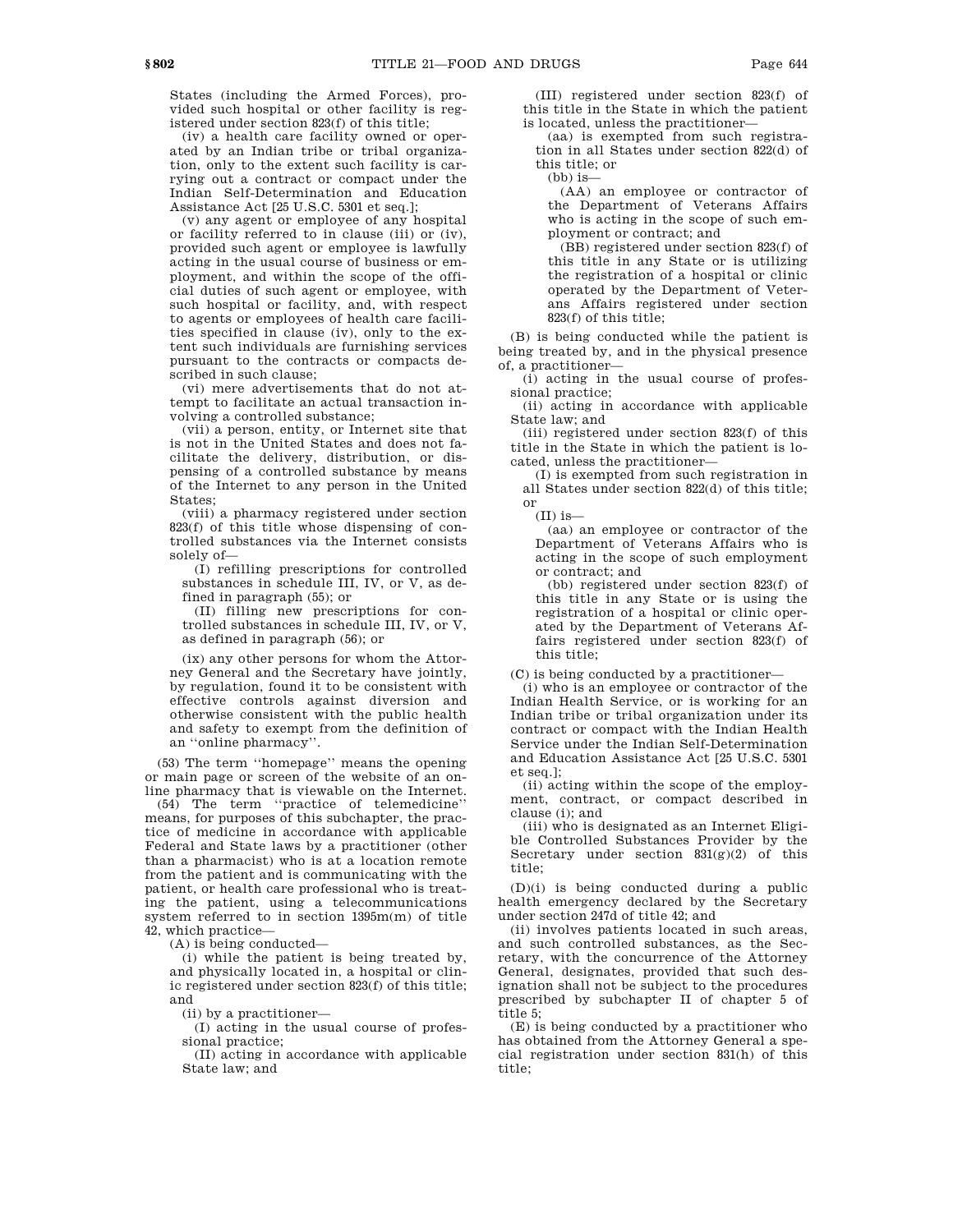(F) is being conducted—

(i) in a medical emergency situation—

(I) that prevents the patient from being in the physical presence of a practitioner registered under section 823(f) of this title who is an employee or contractor of the Veterans Health Administration acting in the usual course of business and employment and within the scope of the official duties or contract of that employee or contractor;

(II) that prevents the patient from being physically present at a hospital or clinic operated by the Department of Veterans Affairs registered under section 823(f) of this title;

(III) during which the primary care practitioner of the patient or a practitioner otherwise practicing telemedicine within the meaning of this paragraph is unable to provide care or consultation; and

(IV) that requires immediate intervention by a health care practitioner using controlled substances to prevent what the practitioner reasonably believes in good faith will be imminent and serious clinical consequences, such as further injury or death; and

(ii) by a practitioner that—

(I) is an employee or contractor of the Veterans Health Administration acting within the scope of that employment or contract;

(II) is registered under section 823(f) of this title in any State or is utilizing the registration of a hospital or clinic operated by the Department of Veterans Affairs registered under section 823(f) of this title; and

(III) issues a controlled substance prescription in this emergency context that is limited to a maximum of a 5-day supply which may not be extended or refilled; or

(G) is being conducted under any other circumstances that the Attorney General and the Secretary have jointly, by regulation, determined to be consistent with effective controls against diversion and otherwise consistent with the public health and safety.

(55) The term ''refilling prescriptions for controlled substances in schedule III, IV, or V''—

(A) means the dispensing of a controlled substance in schedule III, IV, or V in accordance with refill instructions issued by a practitioner as part of a valid prescription that meets the requirements of subsections (b) and (c) of section 829 of this title, as appropriate; and

(B) does not include the issuance of a new prescription to an individual for a controlled substance that individual was previously prescribed.

(56) The term ''filling new prescriptions for controlled substances in schedule III, IV, or V'' means filling a prescription for an individual for a controlled substance in schedule III, IV, or V, if—

(A) the pharmacy dispensing that prescription has previously dispensed to the patient a controlled substance other than by means of the Internet and pursuant to the valid prescription of a practitioner that meets the applicable requirements of subsections (b) and (c) of section 829 of this title (in this paragraph referred to as the ''original prescription")

(B) the pharmacy contacts the practitioner who issued the original prescription at the request of that individual to determine whether the practitioner will authorize the issuance of a new prescription for that individual for the controlled substance described in subparagraph (A); and

(C) the practitioner, acting in the usual course of professional practice, determines there is a legitimate medical purpose for the issuance of the new prescription.

(Pub. L. 91–513, title II, §102, Oct. 27, 1970, 84 Stat. 1242; Pub. L. 93–281, §2, May 14, 1974, 88 Stat. 124; Pub. L. 95–633, title I, §102(b), Nov. 10, 1978, 92 Stat. 3772; Pub. L. 96–88, title V, §509(b), Oct. 17, 1979, 93 Stat. 695; Pub. L. 96–132, §16(a), Nov. 30, 1979, 93 Stat. 1049; Pub. L. 98–473, title II, §507(a), (b), Oct. 12, 1984, 98 Stat. 2071; Pub. L. 98–509, title III, §301(a), Oct. 19, 1984, 98 Stat. 2364; Pub. L. 99–514, §2, Oct. 22, 1986, 100 Stat. 2095; Pub. L. 99–570, title I, §§1003(b), 1203, 1870, Oct. 27, 1986, 100 Stat. 3207–6, 3207–13, 3207–56; Pub. L. 99–646, §83, Nov. 10, 1986, 100 Stat. 3619; Pub. L. 100–690, title VI, §6054, Nov. 18, 1988, 102 Stat. 4316; Pub. L. 101–647, title XIX, §1902(b), title XXIII, §2301, title XXXV, §3599I, Nov. 29, 1990, 104 Stat. 4852, 4858, 4932; Pub. L. 103–200, §§2(a), 7–9(a), Dec. 17, 1993, 107 Stat. 2333, 2340; Pub. L. 103–322, title IX, §90105(d), title XXXIII, §330024(a), (b), (d)(1), Sept. 13, 1994, 108 Stat. 1988, 2150; Pub. L. 104–237, title II, §§204(a), 209, title IV, §401(a), (b), Oct. 3, 1996, 110 Stat. 3102, 3104, 3106, 3107; Pub. L. 104–294, title VI, §§604(b)(4), 607(j), Oct. 11, 1996, 110 Stat. 3506, 3512; Pub. L. 105–115, title I, §126(c)(3), Nov. 21, 1997, 111 Stat. 2328; Pub. L. 106–172, §§3(c), 5(a), Feb. 18, 2000, 114 Stat. 9, 10; Pub. L. 106–310, div. B, title XXXVI, §3622(a), Oct. 17, 2000, 114 Stat. 1231; Pub. L. 107–273, div. B, title IV, §4002(c)(1), Nov. 2, 2002, 116 Stat. 1808; Pub. L. 108–358, §2(a), Oct. 22, 2004, 118 Stat. 1661; Pub. L. 109–162, title XI, §1180, Jan. 5, 2006, 119 Stat. 3126; Pub. L. 109–177, title VII, §§711(a)(1), (2)(A), 712(a)(1), Mar. 9, 2006, 120 Stat. 256, 257, 263; Pub. L. 110–425, §3(a), Oct. 15, 2008, 122 Stat. 4821; Pub. L. 113–260, §2(a), Dec. 18, 2014, 128 Stat. 2929; Pub. L. 114–198, title III, §303(a)(2), July 22, 2016, 130 Stat. 722.)

#### REFERENCES IN TEXT

Schedules I, II, III, IV, and V, referred to in pars. (6), (14), (32)(A), (52)(B)(viii), (55), and (56), are set out in

section 812(c) of this title. This subchapter, referred to in introductory provisions and in pars. (34), (35), (39)(A)(iii), (vi), and (54), was in the original ''this title'', meaning title II of Pub. L. 91–513, Oct. 27, 1970, 84 Stat. 1242, and is popularly known as the ''Controlled Substances Act''. For complete classification of title II to the Code, see second paragraph of Short Title note set out under section 801 of this title and Tables.

Subchapter II, referred to in par.  $(39)(\mathrm{A})(\mathrm{iii}),$   $(\mathrm{vi}),$  was in the original ''title III'', meaning title III of Pub. L. 91–513, Oct. 27, 1970, 84 Stat. 1285. Part A of title III comprises subchapter II of this chapter. For classification of Part B, consisting of sections 1101 to 1105 of title III, see Tables.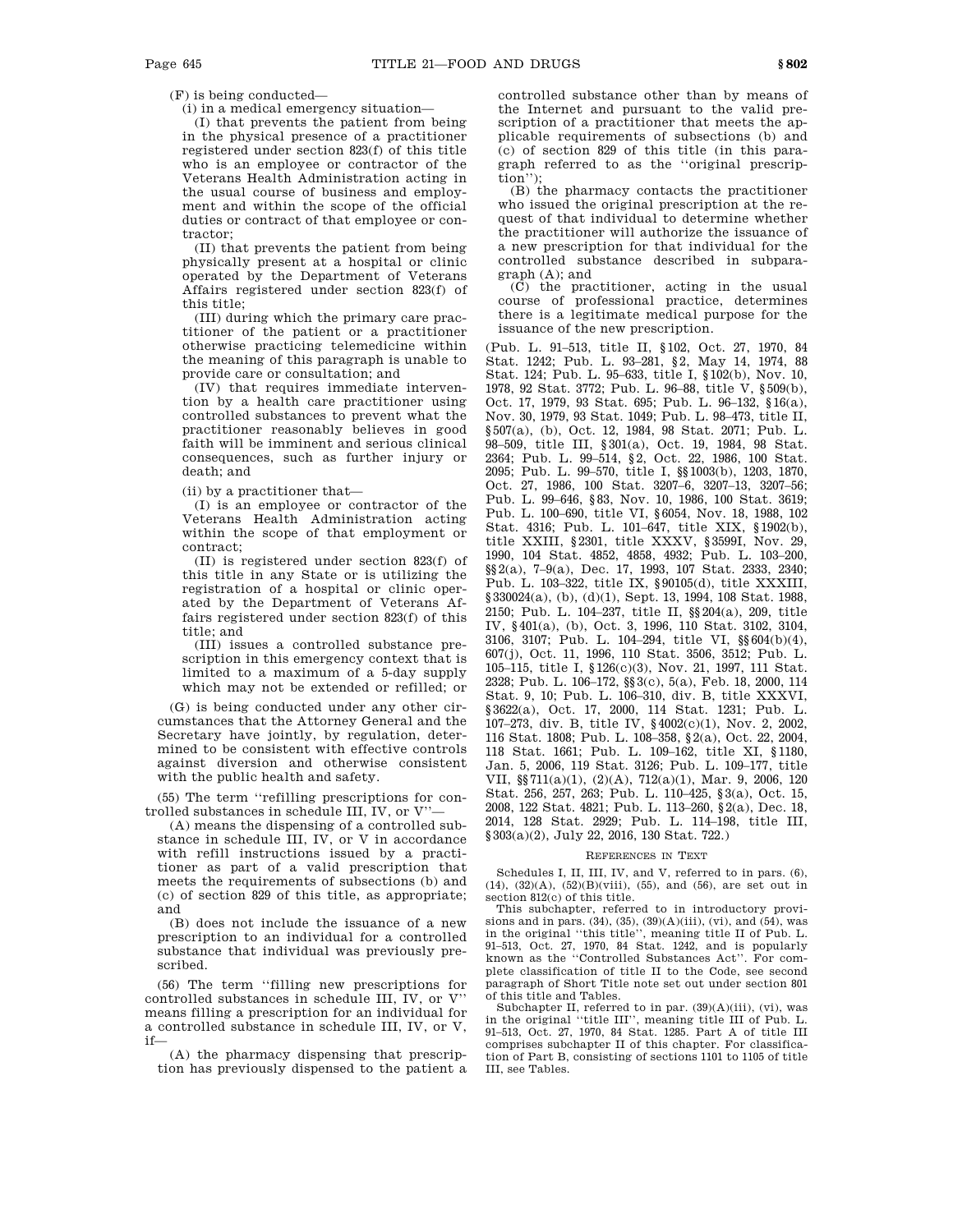The Federal Food, Drug, and Cosmetic Act, referred to in pars.  $(39)(A)(iv)$ ,  $(41)(C)(ii)(II)$ , and  $(45)(A)(ii)$ , is act June 25, 1938, ch. 675, 52 Stat. 1040, which is classified generally to chapter 9 (§301 et seq.) of this title. For complete classification of this Act to the Code, see section 301 of this title and Tables.

This chapter, referred to in par. (41)(C)(i), was in the original ''this Act'', meaning Pub. L. 91–513, Oct. 27, 1970, 84 Stat. 1236. For complete classification of this Act to the Code, see Short Title note set out under section 801 of this title and Tables.

The Indian Self-Determination and Education Assistance Act, referred to in pars.  $(52)(B)(iv)$  and  $(54)(C)(i)$ , is Pub. L. 93–638, Jan. 4, 1975, 88 Stat. 2203, which is classified principally to chapter 46 (§5301 et seq.) of Title 25, Indians. For complete classification of this Act to the Code, see Short Title note set out under section 5301 of Title 25 and Tables.

## AMENDMENTS

2016—Par. (18). Pub. L. 114–198 inserted ''or 'opioid''' after "The term 'opiate'

2014—Par.  $(41)(A)(1)$  to  $(1xxy)$ . Pub. L. 113-260, §2(a)(1), added cls. (l) to (lxxiv) and redesignated former cl. (xlx) as (lxxv).

Par. (41)(C). Pub. L. 113–260, §2(a)(2), added subpar. (C).

2008—Pars. (50) to (56). Pub. L. 110–425 added pars. (50) to (56). 2006—Par. (39)(A)(iv). Pub. L. 109–177, §712(a)(1)(A)(i),

amended cl. (iv) generally. Prior to amendment, cl. (iv) related to transactions involving drugs containing ephedrine, pseudoephedrine, or phenylpropanolamine.<br>Par.  $(39)(A)(v)$ ,  $(vi)$ . Pub. L. 109–177,  $\S 712(a)(1)(A)(ii)$ ,

(iii), added cl. (v) and redesignated former cl. (v) as (vi).

Par. (41)(A)(xvii). Pub. L. 109–162, §1180(1), substituted ''13β-ethyl-17β-hydroxygon-4-en-3-one;'' for ''13β-ethyl-17α-hydroxygon-4-en-3-one;''.

Par. (41)(A)(xliv). Pub. L. 109–162, §1180(2), substituted ''(17α-methyl-17β-hydroxy-[5α]-androst-2-eno[3,2-c]-pyrazole);'' for ''(17α-methyl-17α-hydroxy-[5α]-androst-2 eno[3,2-c]-pyrazole);"

Par. (45). Pub. L. 109–177, §§711(a)(1)(B), 712(a)(1)(B), added par. (45) and struck out former par. (45) which defined ''ordinary over-the-counter pseudoephedrine or phenylpropanolamine product''.

Pars. (46) to (48). Pub. L. 109–177, §§711(a)(1)(B), added pars. (46) to (48). Former par. (46) redesignated (49). Par. (49). Pub. L. 109–177, §711(a)(1)(A), (2)(A), redesig-

nated par. (46) as (49), substituted ''ephedrine, pseudoephedrine, or'' for ''pseudoephedrine or'' in subpar. (A), redesignated subpar. (C) as (B), and struck out former subpar. (B) which read as follows: ''For purposes of this paragraph, sale for personal use means the sale of below-threshold quantities in a single transaction to an individual for legitimate medical use.''

2004—Par. (41). Pub. L. 108–358, §2(a)(1), realigned margins, added subpar. (A), and struck out former subpar. (A) which defined ''anabolic steroid''.

Par. (44). Pub. L. 108–358, §2(a)(2), inserted ''anabolic steroids,'' after ''marihuana,''.

2002—Pars. (43), (44). Pub. L. 107–273 repealed Pub. L. 104–294, §§604(b)(4), 607(j)(2). See 1996 Amendment note below.

2000—Par. (32)(A). Pub. L. 106–172, §5(a)(1), substituted ''subparagraph (C)'' for ''subparagraph (B)'' in introductory provisions.

Par. (32)(B), (C). Pub. L. 106–172, §5(a)(2), (3), added subpar. (B) and redesignated former subpar. (B) as (C). Par. (34)(X), (Y). Pub. L. 106–172, §3(c), added subpar.

(X) and redesignated former subpar. (X) as (Y). Par. (39)(A)(iv)(II). Pub. L. 106–310 substituted ''9 grams'' for ''24 grams'' in two places and inserted before semicolon at end ''and sold in package sizes of not more than 3 grams of pseudoephedrine base or 3 grams of phenylpropanolamine base'

1997—Par.  $(9)(A)$ . Pub. L. 105–115 redesignated cl. (i) as subpar. (A) and struck out cl. (ii) which read as follows: ''any derivative of barbituric acid which has been designated by the Secretary as habit forming under section 352(d) of this title; or''.

1996—Par. (26). Pub. L. 104–294, §607(j)(1), amended par. (26) generally. Prior to amendment, par. (26) read as follows: ''The term 'State' means any State, territory, or possession of the United States, the District of Columbia, the Commonwealth of Puerto Rico, the Trust Territory of the Pacific Islands, and the Canal Zone.''

Par. (34)(P), (S), (U). Pub. L. 104–237, §209(1), substituted ''Isosafrole'' for ''Insosafrole'' in subpar. (P), ''N-Methylephedrine'' for ''N-Methylepherdrine'' in subpar. (S), and ''Hydriodic acid'' for ''Hydriotic acid'' in subpar. (U).

Par. (35)(G). Pub. L. 104–237, §209(2), amended subpar. (G) generally, inserting ''(or Methyl Ethyl Ketone)'' before period at end.

Par. (35)(I), (J). Pub. L. 104–237, §204(a), added subpars.  $(I)$  and  $(J)$ .

Par. (39)(A)(iv)(I)(aa). Pub. L. 104–237, §401(a)(1), (b)(1), substituted ", pseudoephedrine or its salts, optical isomers, or salts of optical isomers, or phenylpropanolamine or its salts, optical isomers, or salts of optical isomers unless otherwise provided by regulation of the Attorney General issued pursuant to section 814(e) of this title, except that any sale of ordinary over-thecounter pseudoephedrine or phenylpropanolamine products by retail distributors shall not be a regulated transaction (except as provided in section 401(d) of the Comprehensive Methamphetamine Control Act of 1996);'' for ''as the only active medicinal ingredient or contains ephedrine or its salts, optical isomers, or salts of optical isomers and therapeutically insignificant quantities of another active medicinal ingredient;"

Par.  $(39)(A)(iv)(II)$ . Pub. L.  $104-237$ ,  $$401(a)(2)$ ,  $(b)(2)$ , inserted " pseudoephedrine phenylpropanolamine" inserted '', pseudoephedrine, phenylpropanolamine,'' after ''ephedrine'' and inserted before semicolon '', except that the threshold for any sale of products containing pseudoephedrine or phenylpropanolamine products by retail distributors or by distributors required to submit reports by section 830(b)(3) of this title shall be 24 grams of pseudoephedrine or 24 grams of phenylpropanolamine in a single transaction''.

Pars. (43), (44). Pub. L. 104–294, §§604(b)(4), 607(j)(2), which provided for amendment to section identical to Pub. L. 104–237, §401(b)(3), below, were repealed by Pub. L. 107–273, §4002(c)(1).

Pub. L. 104–237, §401(b)(3), redesignated par. (43), relating to felony drug offense, as (44).

Pars. (45), (46). Pub. L. 104–237, §401(b)(4), added pars. (45) and (46).

1994—Par. (34)(V), (W). Pub. L. 103–322, §330024(b), realigned margins and capitalized first letter.

Par. (35). Pub. L. 103–322, §330024(d)(1), made technical correction to directory language of Pub. L. 103–200, §2(a)(4)(B). See 1993 Amendment note below.

Par. (39)(A)(iv)(II). Pub. L. 103–322, §330024(a), substituted "; or" for period at end.

Par. (43). Pub. L. 103–322, §90105(d), added par. (43) defining "felony drug offense"

1993—Par. (33). Pub. L. 103–200, §2(a)(1), substituted ''any list I chemical or any list II chemical'' for ''any listed precursor chemical or listed essential chemical''.

Par. (34). Pub. L. 103–200, §2(a)(2), substituted ''list I chemical'' for ''listed precursor chemical'' and ''important to the manufacture'' for ''critical to the creation'' in introductory provisions.

Par. (34)(A), (F), (H). Pub. L. 103–200, §2(a)(3), inserted '', its esters,'' before ''and''.

Par. (34)(O). Pub. L. 103–200, §8(1), (2), redesignated subpar. (P) as (O) and struck out former subpar. (O) which read as follows: ''D-lysergic acid.''

Par.  $(34)(P)$  to  $(S)$ . Pub. L. 103–200, §8(2), redesignated subpars. (Q) to (T) as (P) to (S), respectively. Former subpar. (P) redesignated (O).

Par. (34)(T). Pub. L. 103–200, §8(2), redesignated sub-par. (V) as (T). Former subpar. (T) redesignated (S).

Par. (34)(U). Pub. L. 103–200, §8(1), (2), redesignated subpar. (X) as (U) and struck out former subpar. (U)

which read as follows: ''N-ethylephedrine.'' Par. (34)(V). Pub. L. 103–200, §8(2), (4), added subpar. (V) and redesignated former subpar. (V) as (T).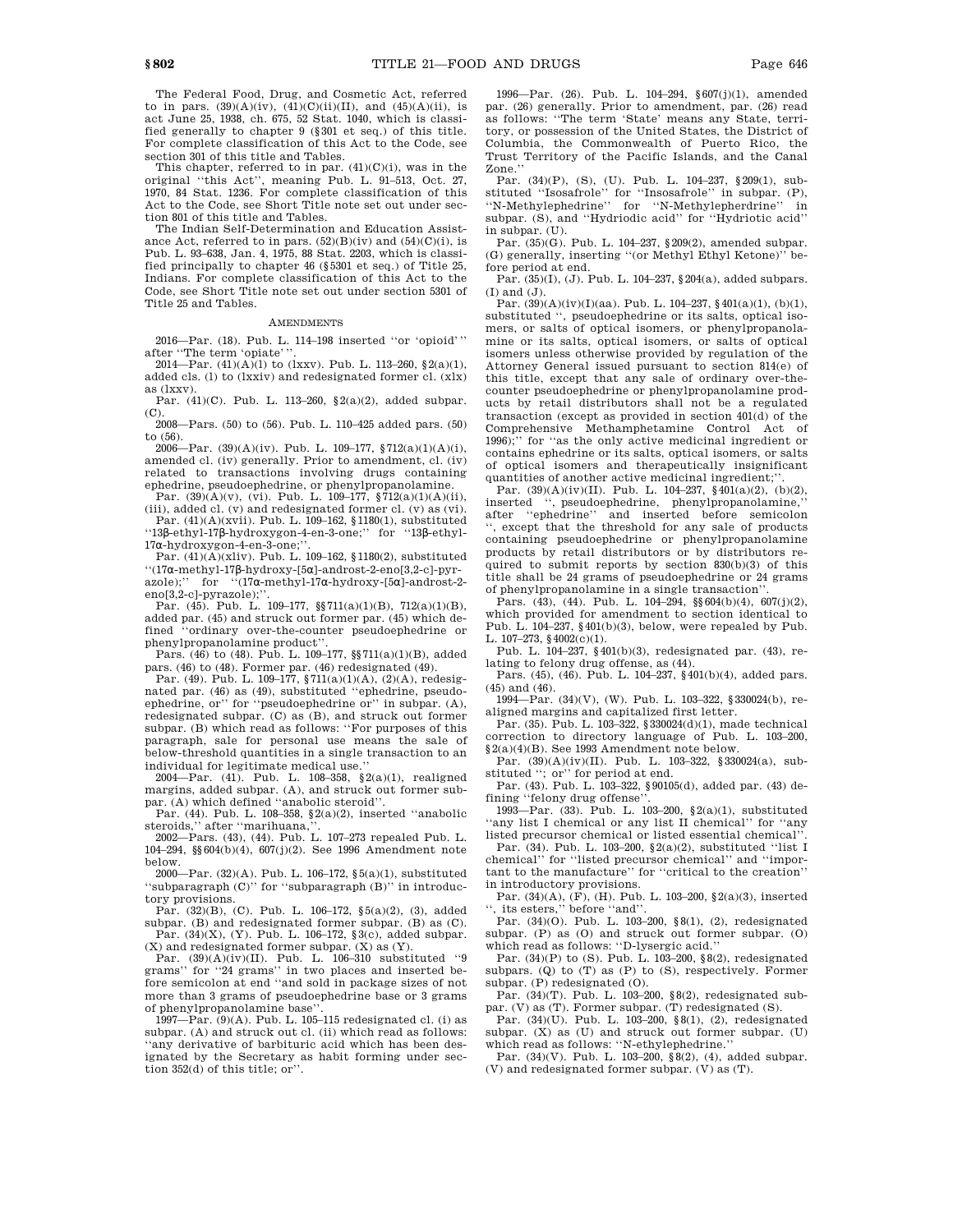Par. (34)(W). Pub. L. 103–200, §8(1), (4), added subpar. (W) and struck out former subpar. (W) which read as follows: ''N-ethylpseudoephedrine.''

Par. (34)(X). Pub. L. 103–200, §8(2), (3), redesignated subpar. (Y) as (X) and substituted ''through (U)'' for ''through $({\bf X})$ ''

Par.  $(34)(Y)$ . Pub. L. 103-200, §8(2), redesignated subpar. (Y) as (X).

Par. (35). Pub. L. 103–200, §2(a)(4)(A), (C), substituted ''list II chemical'' for ''listed essential chemical'' and struck out ''as a solvent, reagent, or catalyst'' before ''in manufacturing''.

Pub. L. 103-200,  $\S 2(a)(4)(B)$ , as amended by Pub. L. 103–322, §330024(d)(1), inserted ''(other than a list I chemical)'' before ''specified'' the first time appearing.

Par. (37). Pub. L. 103–200, §9(a), amended par. (37) generally. Prior to amendment, par. (37) read as follows: ''The term 'regular supplier' means, with respect to a regulated person, a supplier with whom the regulated person has an established business relationship that is reported to the Attorney General.''

Par. (38). Pub. L. 103–200, §2(a)(5), inserted before period at end ''or who acts as a broker or trader for an international transaction involving a listed chemical, a tableting machine, or an encapsulating machine''.

Par. (39)(A). Pub. L. 103-200, §§2(a)(6)(A), 7, in introductory provisions, substituted ''importation, or exportation of, or an international transaction involving shipment of," for "importation or exportation of" and inserted ''a listed chemical, or if the Attorney General establishes a threshold amount for a specific listed chemical,'' before ''a threshold amount,''.

Par.  $(39)(A)(iii)$ . Pub. L. 103-200,  $(2a)(6)(B)$ , inserted ''or any category of transaction for a specific listed chemical or chemicals'' after ''transaction''.

Par. (39)(A)(iv). Pub. L. 103–200, §2(a)(6)(C), amended cl. (iv) generally. Prior to amendment, cl. (iv) read as follows: ''any transaction in a listed chemical that is contained in a drug that may be marketed or distributed lawfully in the United States under the Federal Food, Drug, and Cosmetic Act; or''.

Par. (39)(A)(v). Pub. L. 103–200, §2(a)(6)(D), inserted before semicolon at end ''which the Attorney General has by regulation designated as exempt from the application of this subchapter and subchapter II based on a finding that the mixture is formulated in such a way that it cannot be easily used in the illicit production of a controlled substance and that the listed chemical or chemicals contained in the mixture cannot be readily recovered''.

Par. (40). Pub. L. 103–200, §2(a)(7), substituted ''list I chemical or a list II chemical'' for ''listed precursor chemical or a listed essential chemical'' in two places.

Pars. (42), (43). Pub. L. 103–200, §2(a)(8), added pars. (42) and (43).

1990—Par. (32)(A). Pub. L. 101–647, §3599I, substituted ''the stimulant'' for ''the stimulent'' in cl. (ii) and ''a stimulant'' for ''a stimulent'' in cl. (iii).

Par. (34)(M) to (Y). Pub. L. 101–647, §2301(a), added subpars. (M) to (Y).

Par. (35)(E). Pub. L. 101–647, §2301(b), struck out subpar. (E) ''Hydriodic acid.''

Par. (41). Pub. L. 101–647, §1902(b), added par. (41).

1988—Par. (8). Pub. L. 100–690, §6054(1), inserted ''or a listed chemical'' after ''a controlled substance''.

Par. (11). Pub. L. 100–690, §6054(2), inserted ''or a listed chemical'' after ''a controlled substance'' in two places. Pars. (33) to (40). Pub. L. 100–690, §6054(3), added pars. (33) to (40).

1986—Par. (6). Pub. L. 99–514 substituted ''Internal Revenue Code of 1986'' for ''Internal Revenue Code of 1954''.

Par. (14). Pub. L. 99–570, §1870, and Pub. L. 99–646 amended par. (14) identically, substituting ''any opti-cal'' for ''the optical'' in second and third sentences.

Par. (25). Pub. L. 99–570, §1003(b)(1), added par. (25). Former par. (25) redesignated (26).

Pars. (26) to (31). Pub. L. 99–570, §1003(b)(2), redesignated pars. (25) to (30) as (26) to (31), respectively.

Par. (32). Pub. L. 99–570, §1203, added par. (32).

1984—Pars. (14) to (16). Pub. L. 98–473, §507(a), added par. (14) and redesignated former pars. (14) to (16) as (15) to (17), respectively.

Par. (17). Pub. L. 98–473, §507, redesignated former par. (16) as (17), and expanded and revised definition of 'narcotic drug", including within term poppy straw, cocaine, and ecgonine. Former par. (17) redesignated (18).

Pars. (18) to (28). Pub. L. 98–473, §507(a), redesignated former pars.  $(17)$  to  $(27)$  as  $(18)$  to  $(28)$ , respectively.

Par. (29). Pub. L. 98–509 which directed the substitution of ''one hundred and eighty'' for ''twenty-one'' in par. (28), was executed to par. (29) in view of the redesignation of par. (28) as par. (29) by Pub. L. 98–473.

Pub. L. 98–473, §507(a), redesignated former par. (28) as (29). Former par. (29) redesignated (30).

Par. (30). Pub. L. 98–473, §507(a), redesignated former par. (29) as (30).

1979—Par. (4). Pub. L. 96–132 substituted provisions defining ''Drug Enforcement Administration'' for provisions defining ''Bureau of Narcotics and Dangerous Drugs''.

1978—Par. (29). Pub. L. 95–633 added par. (29).

1974—Pars. (27), (28). Pub. L. 93–281 added pars. (27) and (28).

#### CHANGE OF NAME

''Secretary of Health and Human Services'' substituted for "Secretary of Health, Education, and Welfare'' in par. (24) pursuant to section 509(b) of Pub. L. 96–88, which is classified to section 3508(b) of Title 20, Education.

### EFFECTIVE DATE OF 2008 AMENDMENT

Pub. L. 110–425, §3(j), Oct. 15, 2008, 122 Stat. 4832, provided that:

''(1) IN GENERAL.—Except as provided in paragraph (2), the amendments made by this Act [enacting section 831 of this title and amending this section and sections 823, 827, 829, 841, 843, 882 and 960 of this title] shall take effect 180 days after the date of enactment of this Act [Oct. 15, 2008].

''(2) DEFINITION OF PRACTICE OF TELEMEDICINE.—

''(A) IN GENERAL.—Until the earlier of 3 months after the date on which regulations are promulgated to carry out section 311(h) of the Controlled Substances Act [21 U.S.C. 831(h)], as amended by this Act, or 15 months after the date of enactment of this Act—

''(i) the definition of the term 'practice of telemedicine' in subparagraph (B) of this paragraph shall apply for purposes of the Controlled Substances Act [21 U.S.C. 801 et seq.]; and

''(ii) the definition of the term 'practice of telemedicine' in section 102(54) of the Controlled Substances Act [21 U.S.C. 802(54)], as amended by this Act, shall not apply.

''(B) TEMPORARY PHASE-IN OF TELEMEDICINE REGULA-TION.—During the period specified in subparagraph (A), the term 'practice of telemedicine' means the practice of medicine in accordance with applicable Federal and State laws by a practitioner (as that term is defined in section 102 of the Controlled Substances Act (21 U.S.C. 802)) (other than a pharmacist) who is at a location remote from the patient and is communicating with the patient, or health care professional who is treating the patient, using a telecommunications system referred to in section 1834(m) of the Social Security Act (42 U.S.C. 1395m(m)), if the practitioner is using an interactive telecommunications system that satisfies the requirements of section 410.78(a)(3) of title 42, Code of Federal Regulations.

''(C) RULE OF CONSTRUCTION.—Nothing in this subsection may be construed to create a precedent that any specific course of conduct constitutes the 'practice of telemedicine' (as that term is defined in section 102(54) of the Controlled Substances Act, as amended by this Act) after the end of the period specified in subparagraph (A).''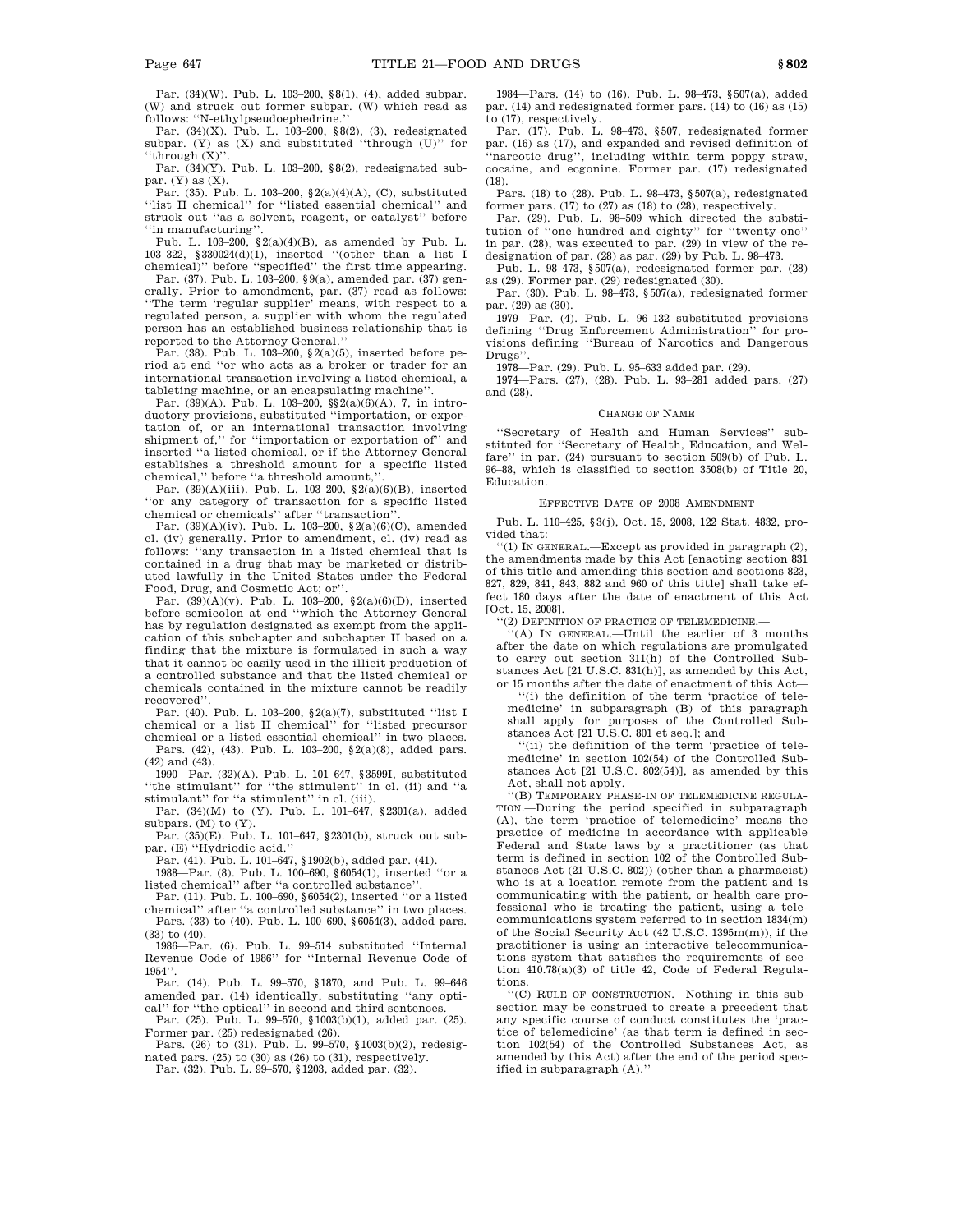# EFFECTIVE DATE OF 2004 AMENDMENT

Pub. L. 108–358, §2(d), Oct. 22, 2004, 118 Stat. 1664, provided that: ''The amendments made by this section [amending this section, section 811 of this title, and provisions set out as a note under this section] shall take effect 90 days after the date of enactment of this Act [Oct. 22, 2004].''

#### EFFECTIVE DATE OF 2002 AMENDMENT

Pub. L. 107–273, div. B, title IV, §4002(c)(1), Nov. 2, 2002, 116 Stat. 1808, provided that the amendment made by section  $4002(c)(1)$  is effective Oct. 11, 1996.

#### EFFECTIVE DATE OF 2000 AMENDMENT

Pub. L. 106–310, div. B, title XXXVI, §3622(b), Oct. 17, 2000, 114 Stat. 1231, provided that: ''The amendments made by subsection (a) [amending this section] shall take effect 1 year after the date of the enactment of this Act [Oct. 17, 2000].''

## EFFECTIVE DATE OF 1997 AMENDMENT

Amendment by Pub. L. 105–115 effective 90 days after Nov. 21, 1997, except as otherwise provided, see section 501 of Pub. L. 105–115, set out as a note under section 321 of this title.

#### EFFECTIVE DATE OF 1996 AMENDMENTS

Amendment by section 604(b)(4) of Pub. L. 104–294 effective Sept. 13, 1994, see section 604(d) of Pub. L. 104–294, set out as a note under section 13 of Title 18, Crimes and Criminal Procedure.

Pub. L. 104–237, title IV, §401(g), Oct. 3, 1996, 110 Stat. 3110, provided that: ''Notwithstanding any other provision of this Act [see section 1(a) of Pub. L. 104–237, set out as a Short Title of 1996 Amendments note under section 801 of this title], this section [amending this section and section 814 of this title and enacting provisions set out as a note below] shall not apply to the sale of any pseudoephedrine or phenylpropanolamine product prior to 12 months after the date of enactment of this Act [Oct. 3, 1996], except that, on application of a manufacturer of a particular pseudoephedrine or phenylpropanolamine drug product, the Attorney General may, in her sole discretion, extend such effective date up to an additional six months. Notwithstanding any other provision of law, the decision of the Attorney General on such an application shall not be subject to judicial review.''

### EFFECTIVE DATE OF 1994 AMENDMENT

Pub. L. 103–322, title XXXIII, §330024(f), Sept. 13, 1994, 108 Stat. 2151, provided that: ''The amendments made by this section [amending this section and sections 824, 960, and 971 of this title] shall take effect as of the date that is 120 days after the date of enactment of the Domestic Chemical Diversion Control Act of 1993 [Dec. 17, 1993].''

## EFFECTIVE DATE OF 1993 AMENDMENT

Pub. L. 103–200, §11, Dec. 17, 1993, 107 Stat. 2341, provided that: ''This Act [enacting section 814 of this title, amending this section and sections 821 to 824, 830, 843, 880, 957, 958, 960, and 971 of this title, and enacting provisions set out as a note under section 801 of this title] and the amendments made by this Act shall take effect on the date that is 120 days after the date of enactment of this Act [Dec. 17, 1993].''

#### EFFECTIVE DATE OF 1990 AMENDMENT

Pub. L. 101–647, title XIX, §1902(d), Nov. 29, 1990, 104 Stat. 4852, provided that: ''This section [amending this section and section 812 of this title and enacting provisions set out as a note under section 829 of this title] and the amendment made by this section shall take effect 90 days after the date of enactment of this Act [Nov. 29, 1990].''

#### EFFECTIVE DATE OF 1988 AMENDMENT

Pub. L. 100–690, title VI, §6061, Nov. 18, 1988, 102 Stat. 4320, provided that: ''Except as otherwise provided in

this subtitle, this subtitle [subtitle A (§§6051–6061) of title VI of Pub. L. 100–690, enacting section 971 of this title, amending this section and sections 830, 841 to 843, 872, 876, 881, 960, and 961 of this title, and enacting provisions set out as notes under this section and section 971 of this title] shall take effect 120 days after the enactment of this Act [Nov. 18, 1988].''

## EFFECTIVE DATE OF 1978 AMENDMENT

Amendment by Pub. L. 95–633 effective on date the Convention on Psychotropic Substances enters into force in the United States [July 15, 1980], see section 112 of Pub. L. 95–633, set out as an Effective Date note under section 801a of this title.

#### REGULATIONS

Pub. L. 110–425, §3(k)(1), Oct. 15, 2008, 122 Stat. 4833, provided that: ''The Attorney General may promulgate and enforce any rules, regulations, and procedures which may be necessary and appropriate for the efficient execution of functions under this Act [see Short Title of 2008 Amendment note set out under section 801 of this title] or the amendments made by this Act, and, with the concurrence of the Secretary of Health and Human Services where this Act or the amendments made by this Act so provide, promulgate any interim rules necessary for the implementation of this Act or the amendments made by this Act, prior to its effective date [see Effective Date of 2008 Amendment note above<sup>1</sup>.

Pub. L. 98–509, title III, §301(b), Oct. 19, 1984, 98 Stat. 2364, provided that: ''The Secretary of Health and Human Services shall, within ninety days of the date of the enactment of this Act [Oct. 19, 1984], promulgate regulations for the administration of section 102(28) of the Controlled Substances Act [21 U.S.C. 802(29)] as amended by subsection (a) and shall include in the first report submitted under section 505(b) [503(b)] of the Public Health Service Act [former 42 U.S.C. 290aa–2(b)] after the expiration of such ninety days the findings of the Secretary with respect to the effect of the amendment made by subsection (a).''

#### CONSTRUCTION OF 2008 AMENDMENT

Pub. L. 110–425, §4, Oct. 15, 2008, 122 Stat. 4834, provided that: ''Nothing in this Act [see Short Title of 2008 Amendment note set out under section 801 of this title] or the amendments made by this Act shall be construed as authorizing, prohibiting, or limiting the use of electronic prescriptions for controlled substances.''

### PRESERVATION OF STATE AUTHORITY TO REGULATE SCHEDULED LISTED CHEMICALS

Pub. L. 109–177, title VII, §711(g), Mar. 9, 2006, 120 Stat. 263, provided that: ''This section [amending this section and sections 830, 841, 842, and 844 of this title and enacting provisions set out as notes under sections 830 and 844 of this title] and the amendments made by this section may not be construed as having any legal effect on section 708 of the Controlled Substances Act [21 U.S.C. 903] as applied to the regulation of scheduled listed chemicals (as defined in section 102(45) of such Act [21 U.S.C. 802(45)]).''

REPORT ON DIVERSION OF ORDINARY, OVER-THE-COUNTER PSEUDOEPHEDRINE AND PHENYLPROPANOLA-MINE PRODUCTS

Pub. L. 106–310, div. B, title XXXVI, §3642, Oct. 17, 2000, 114 Stat. 1237, provided that:

''(a) STUDY.—The Attorney General shall conduct a study of the use of ordinary, over-the-counter pseudoephedrine and phenylpropanolamine products in the clandestine production of illicit drugs. Sources of data for the study shall include the following:

''(1) Information from Federal, State, and local clandestine laboratory seizures and related investigations identifying the source, type, or brand of drug products being utilized and how they were obtained for the illicit production of methamphetamine and amphetamine.